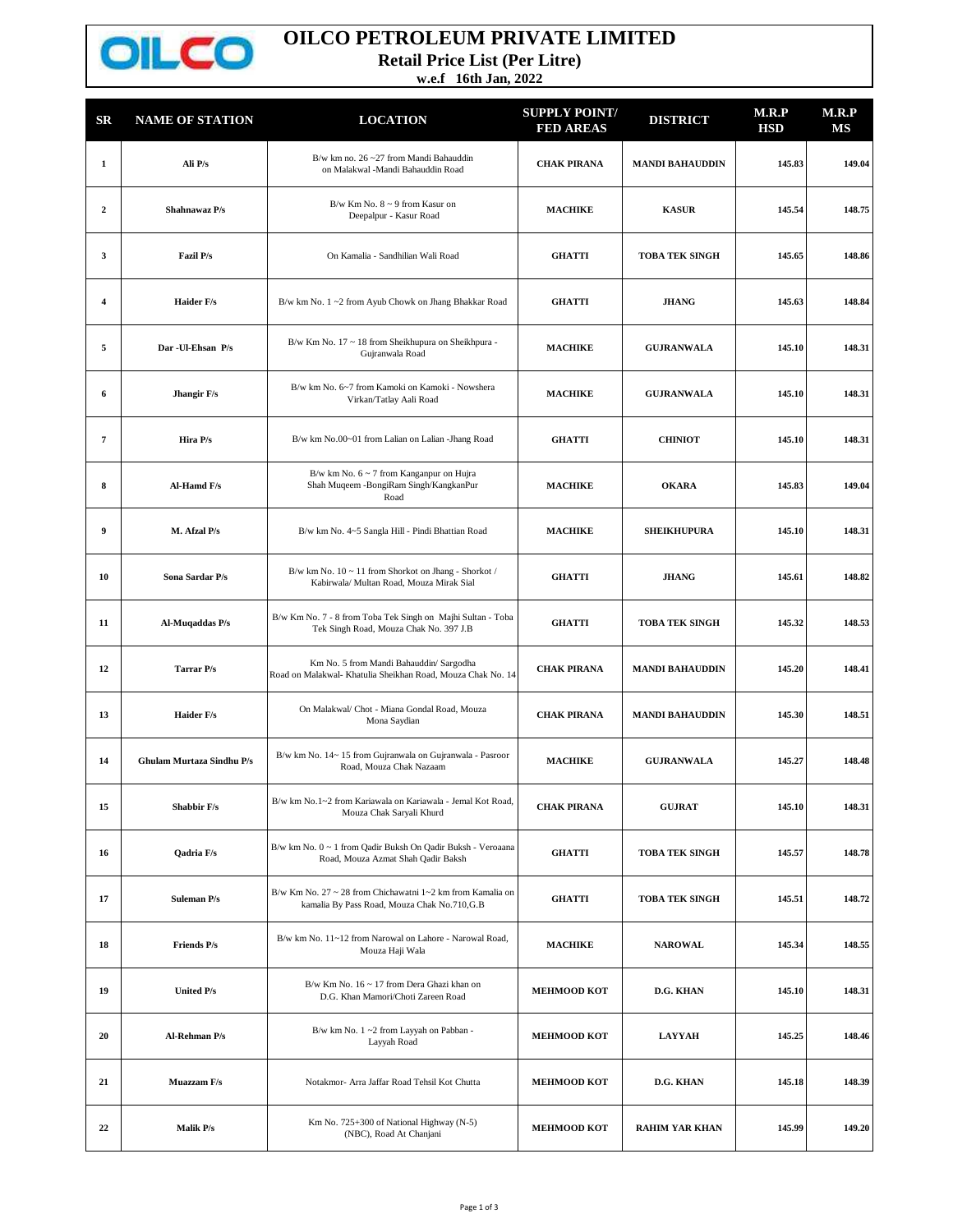

## **OILCO PETROLEUM PRIVATE LIMITED**

**Retail Price List (Per Litre)**

**w.e.f 16th Jan, 2022**

| <b>SR</b> | <b>NAME OF STATION</b> | <b>LOCATION</b>                                                                                                      | <b>SUPPLY POINT/</b><br><b>FED AREAS</b> | <b>DISTRICT</b>       | M.R.P<br><b>HSD</b> | M.R.P<br>MS |
|-----------|------------------------|----------------------------------------------------------------------------------------------------------------------|------------------------------------------|-----------------------|---------------------|-------------|
| 23        | Al-Raheem F/s          | Chak No.123 - B/TDA B/w Km No. 1 ~ 2 from Layyah-Multan<br>By Pass Road on Layyah City- Multan/ DG Khan By Pass Road | <b>MEHMOOD KOT</b>                       | <b>LAYYAH</b>         | 145.24              | 148.45      |
| 24        | Awaisia P/s            | Km No. 10 of Chowk Bahadar Pur to Chowk Shahbaz Pur Road                                                             | <b>MEHMOOD KOT</b>                       | <b>RAHIM YAR KHAN</b> | 146.48              | 149.69      |
| 25        | Al-Murtaza P/s         | B/w km No. 38 ~ 39 from Layyah on Garh Maharaja - Chowk<br>Azam ~ Layyah Road, Mouza 375/ TDA                        | <b>MEHMOOD KOT</b>                       | <b>LAYYAH</b>         | 145.47              | 148.68      |
| 26        | M. Shafi P/s           | Km No. 3 ~ 4 from Naiwala Bangla on Naiwala Bangla<br>- Shirinwala Road, Mouza Chak No. 142/9 -L                     | <b>SAHIWAL</b>                           | <b>SAHIWAL</b>        | 145.10              | 148.31      |
| 27        | AL-Karam P/s           | B/w km No.0~1 from Fattoo Mor on Fattoo Mor Nai Wala<br>Bangla Road, Mouza Chak No.133/9-L                           | <b>SAHIWAL</b>                           | <b>SAHIWAL</b>        | 145.10              | 148.31      |
| 28        | Rana F/s               | 4 km from N(5) Gamber Chowk on Noor Shah-Ghamber Road                                                                | <b>SAHIWAL</b>                           | <b>SAHIWAL</b>        | 145.10              | 148.31      |
| 29        | Ellahi Baksh P/s       | 2.9 km from 50 Pull Adda on Ghaziabad - Kassowal Road                                                                | <b>SAHIWAL</b>                           | <b>SAHIWAL</b>        | 145.10              | 148.31      |
| 30        | <b>Chaudhary P/s</b>   | B/w km No. 6~7 from Adda Shabeel on Adda<br>Shabeel - Naiwala Bangla Road, Chak No. 140/9 - L                        | <b>SAHIWAL</b>                           | <b>SAHIWAL</b>        | 145.10              | 148.31      |
| 31        | Munawar P/s            | B/w km No. 77~78 from Bahawal pur & B/w 98~99 from<br>Bahawal Nagar on Bahawalpur Road, Mouza Qaim Pur               | <b>VEHARI</b>                            | <b>BAHAWALPUR</b>     | 145.10              | 148.31      |
| 32        | AL-Madina P/s          | B/w km No. 0~1 from Kassowal on Kassowal<br>- Talumba Road, Mouza Chak No. 4/14-L                                    | <b>SAHIWAL</b>                           | <b>SAHIWAL</b>        | 145.10              | 148.31      |
| 33        | <b>Adil Hamza P/s</b>  | B/w km No.5~6 from Taj Chowk on Taj Chowk -<br>Ahmedpur/Chowk Sawatera Road, Mouza Ahmed Pur Lumma                   | <b>MEHMOOD KOT</b>                       | <b>RAHIM YAR KHAN</b> | 145.99              | 149.20      |
| 34        | Nayyar P/s             | B/w Km No.7~8 on Qadirpur/ Rawan - Tatepur Road,<br>MouzaTatepur,                                                    | <b>MEHMOOD KOT</b>                       | <b>MULTAN</b>         | 145.17              | 148.38      |
| 35        | Zam Zam P/s            | B/w km No. 21~22 from Minchinabad on<br>Minchinabad - Head Sulemanki Road, Mouza Shrafpur                            | <b>VEHARI</b>                            | <b>BAHAWALNAGAR</b>   | 145.77              | 148.98      |
| 36        | Afzal & Sons P/s       | B/w km No.0~1 from Adda Bareka on Hasil Saru-Head<br>Sulemanki/Macleod Gunj Road, Mouza Bareka Ottar                 | <b>VEHARI</b>                            | <b>BAHAWALNAGAR</b>   | 145.86              | 149.07      |
| 37        | Lilla F/s              | $b/w$ Km No. $40 \sim 41$ Khushab /Lilla - Pind<br>Dad Khan Road                                                     | <b>GHATTI</b>                            | <b>KUSHAB</b>         | 145.89              | 149.10      |
| 38        | <b>Gondal P/s</b>      | B/w $10 \sim 11$ km from Bhera on<br>Malakwal/Bhera - Shahpur/Johrian Road                                           | <b>GHATTI</b>                            | <b>SARGODHA</b>       | 145.68              | 148.89      |
| 39        | Nazim P/s              | B/w Km No. 9 ~ 8 from Abdaal Chowk on Abdaal to Hujjan<br>Road, Mouza Salam                                          | <b>GHATTI</b>                            | <b>SARGODHA</b>       | 145.49              | 148.70      |
| 40        | Ali P/s                | 1.4 Km from Sillanwali By Pass Chowk on Sillanwali<br>Barana Road                                                    | <b>GHATTI</b>                            | <b>SARGODHA</b>       | 145.24              | 148.45      |
| 41        | Ali Petroleum          | B/w Km No.24 ~ 25 from Fath Pur on Mianwali - Muzaffargarh<br>Road, Mouza Chak No. 67/ML                             | <b>KOTLA JAM</b>                         | <b>BHAKKAR</b>        | 145.10              | 148.31      |
| 42        | Afnan F/s              | B/w km No. 54 ~ 55 from Bhakkar on Kallur<br>Kot - Bhakkar Road, Mouza Kaluual Dagar                                 | <b>KOTLA JAM</b>                         | <b>BHAKKAR</b>        | 145.10              | 148.31      |
| 43        | Draz Khel Brothers P/s | B/w km No. 17~18 from Sargodha on Sargodha - Khushab/<br>Mianwali Road, Mouza Dhrema                                 | <b>GHATTI</b>                            | <b>SARGODHA</b>       | 145.39              | 148.60      |
| 44        | Fakhr-E-Lasani P/S     | 6.4 km from Wagha Stop & 1.9 km from<br>Kingra Adda Stop on Kingra Sialkot Road, Mouza Bhaloor<br>Barhamna           | <b>MACHIKE</b>                           | <b>SIALKOT</b>        | 145.85              | 149.06      |